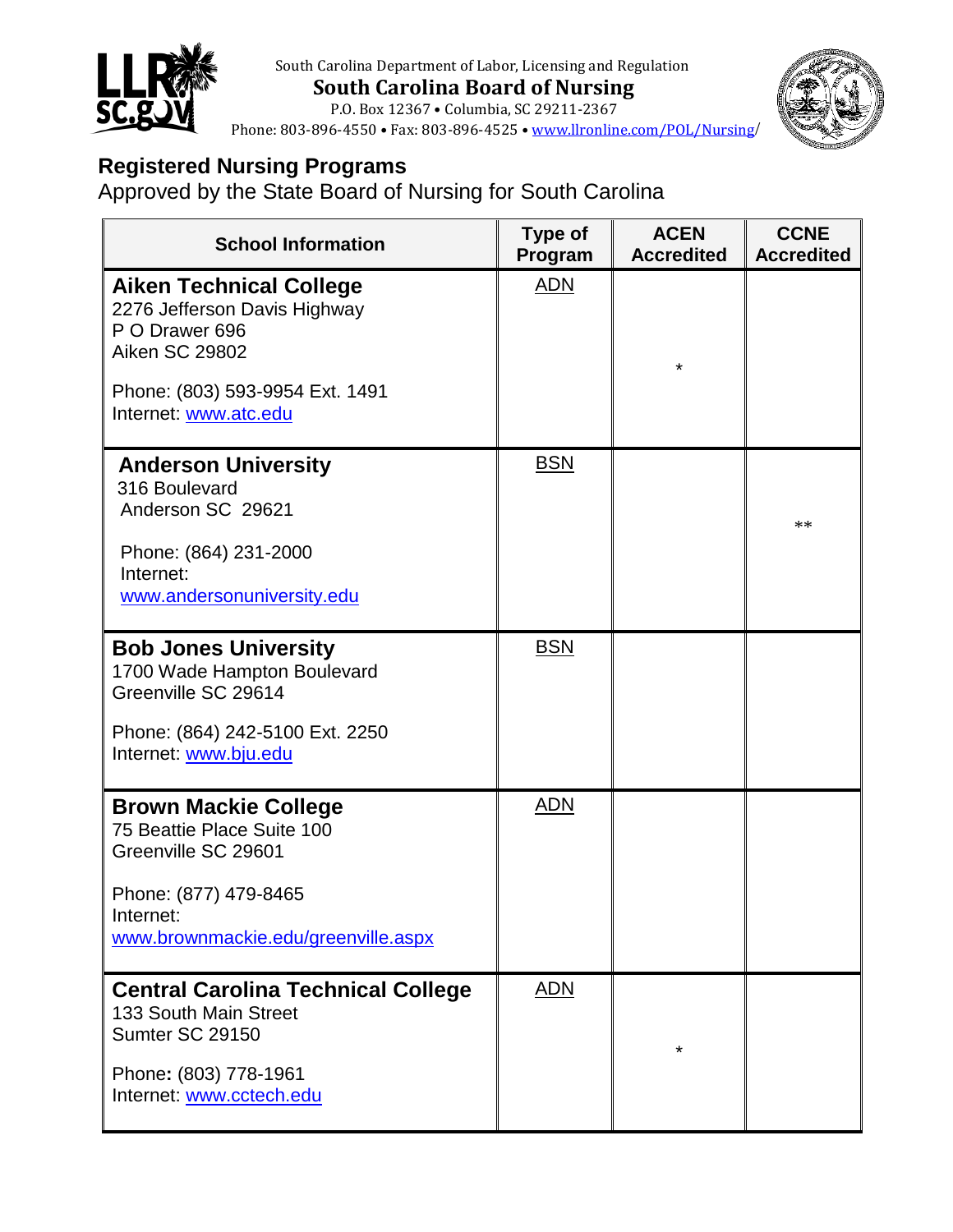| <b>School Information</b>                                                                                                                                                                                   | Type of<br>Program        | <b>ACEN</b><br><b>Accredited</b> | <b>CCNE</b><br><b>Accredited</b> |
|-------------------------------------------------------------------------------------------------------------------------------------------------------------------------------------------------------------|---------------------------|----------------------------------|----------------------------------|
| <b>Charleston Southern University</b><br>Derry Patterson Wingo School of Nursing<br>9200 University Boulevard<br>P O Box 118087<br>Charleston SC 29423<br>Phone: (843) 863-7075<br>Internet: www.csuniv.edu | <b>BSN</b>                | $\star$                          |                                  |
| <b>Clemson University</b><br>510 Edwards Hall<br>Clemson SC 29634<br>Phone: (864) 656-7622<br>Internet: www.clemson.edu/hehd/nursing                                                                        | $\underline{\mathsf{BS}}$ |                                  | $***$                            |
| <b>Florence-Darlington Technical</b><br><b>College</b><br>320 West Cheves Street<br>P O Box 100548<br>Florence SC 29502<br>Phone: (843) 661-8324<br>Internet: www.fdtc.edu                                  | <b>ADN</b>                | $\star$                          |                                  |
| <b>Fortis College</b><br>246 Stoneridge Drive Suite 101<br>Columbia SC 29210<br>Phone: (803) 678-4800<br>Internet: www.fortis.edu                                                                           | <b>ADN</b>                |                                  |                                  |
| <b>Francis Marion University</b><br>4822 East Palmetto Street<br>P O Box 100547<br>Florence SC 29501<br>Phone: (843) 661-1690<br>Internet: www.fmarion.edu                                                  | <b>BSN</b>                | $\star$                          |                                  |
| <b>Greenville Technical College</b><br>620 South Pleasantburg Drive<br>P O Box 5616<br>Greenville SC 29606<br>Phone (864) 250-8382<br>Internet: www.gvltec.edu                                              | <u>ADN</u>                | $\star$                          |                                  |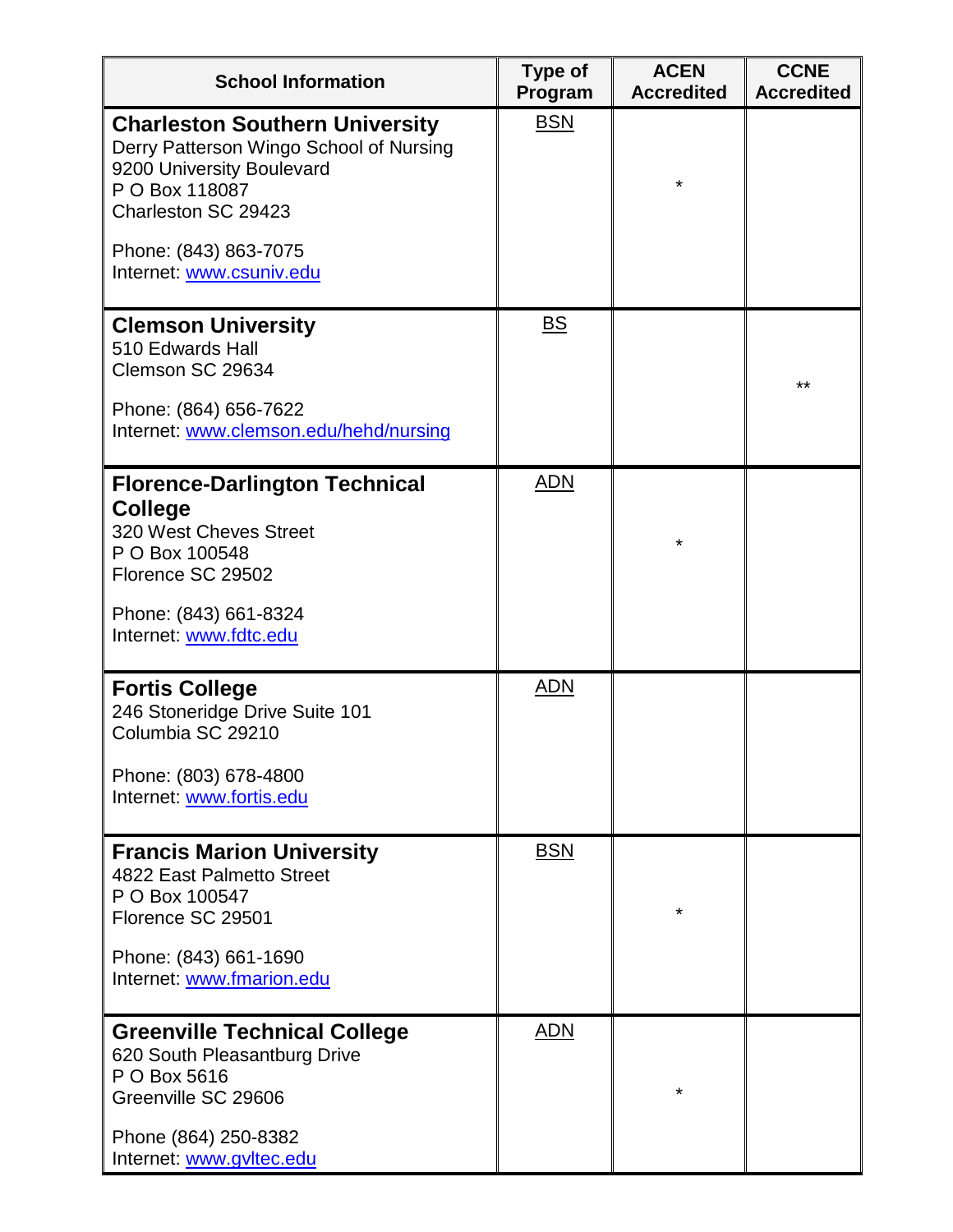| <b>School Information</b>                                                                                                                        | Type of<br>Program | <b>ACEN</b><br><b>Accredited</b> | <b>CCNE</b><br><b>Accredited</b> |
|--------------------------------------------------------------------------------------------------------------------------------------------------|--------------------|----------------------------------|----------------------------------|
| <b>Horry-Georgetown Technical College</b><br><b>Grand Strand Campus</b><br>743 Hemlock Avenue<br>Myrtle Beach SC 29557                           | <b>ADN</b>         | $\star$                          |                                  |
| Phone: (843) 477-0808<br>Internet: www.hgtc.edu                                                                                                  |                    |                                  |                                  |
| <b>Lander University</b><br>320 Stanley Avenue<br>Greenwood SC 29649                                                                             | <b>BSN</b>         |                                  | **                               |
| Phone: (864) 388-8337<br>Internet: www.lander.edu/nursing                                                                                        |                    |                                  |                                  |
| <b>Medical University of South</b><br>Carolina<br><b>College of Nursing</b><br>99 Jonathan Lucas Street<br>P O Box 250160<br>Charleston SC 29425 | <b>BSN</b>         |                                  | **                               |
| Phone: (843) 792-3941<br>Internet: www.musc.edu/nursing                                                                                          |                    |                                  |                                  |
| <b>Midlands Technical College</b><br>1260 Lexington Avenue<br>P O Box 2408<br>Columbia SC 29202                                                  | <b>ADN</b>         | $^\star$                         |                                  |
| Phone: (803) 822-3334<br>Internet: www.midlandstech.edu                                                                                          |                    |                                  |                                  |
| <b>Newberry College</b><br>2100 College Street<br>Newberry SC 29108<br>Phone: (803) 321-5010<br>Internet: www.newberry.edu                       | <b>BSN</b>         |                                  | **                               |
| <b>Northeastern Technical College</b><br>1201 Chesterfield Highway<br>P O Drawer 1007<br>Cheraw SC 29520<br>Phone: (843) 921-6900                | <b>ADN</b>         |                                  |                                  |
| Internet: www.netc.edu                                                                                                                           |                    |                                  |                                  |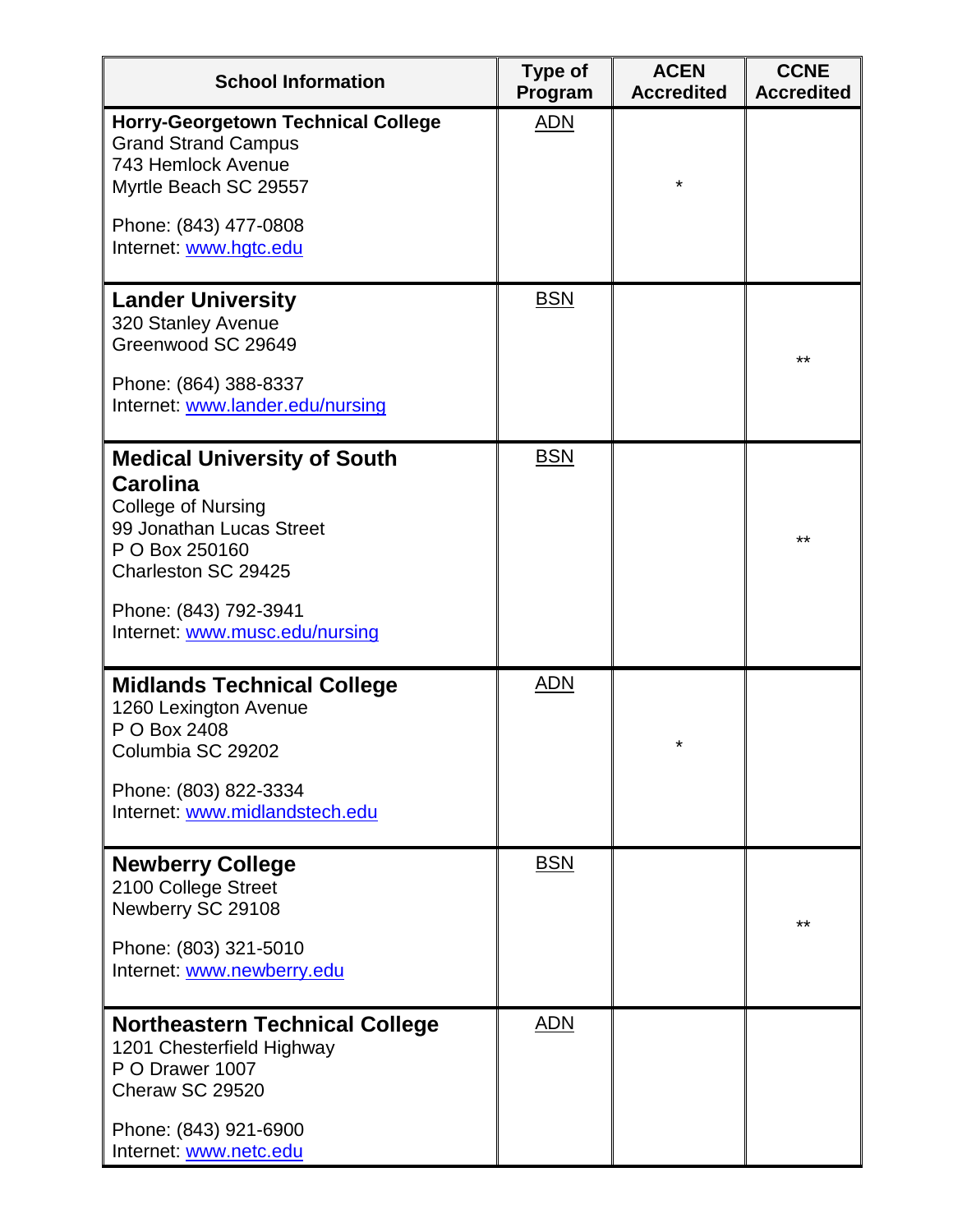| <b>School Information</b>                                                                                                                                       | <b>Type of</b><br>Program | <b>ACEN</b><br><b>Accredited</b> | <b>CCNE</b><br><b>Accredited</b> |
|-----------------------------------------------------------------------------------------------------------------------------------------------------------------|---------------------------|----------------------------------|----------------------------------|
| <b>Orangeburg-Calhoun Technical</b><br><b>College</b><br>3250 Saint Matthews Road<br>Orangeburg SC 29118                                                        | <u>ADN</u>                | $\star$                          |                                  |
| Phone: (803) 535-1354<br>Internet: www.octech.edu                                                                                                               |                           |                                  |                                  |
| <b>Piedmont Technical College</b><br>620 North Emerald Road<br>P O Box 1467<br>Greenwood SC 29648<br>Phone: (864) 941-8724<br>Internet: www.ptc.edu             | <b>ADN</b>                | $\star$                          |                                  |
| <b>South University</b><br>9 Science Court<br>Columbia SC 29203<br>Phone: (803) 799-9082<br>Internet: www.southuniversity.edu                                   | <b>BSN</b>                |                                  | $***$                            |
| <b>Spartanburg Community College</b><br>P O Box 4386<br>Spartanburg SC 29305<br>Phone: (864) 592-4871<br>Internet: www.sccsc.edu                                | <b>ADN</b>                | $\star$                          |                                  |
| <b>Technical College of the Low</b><br><b>Country</b><br>921 Ribaut Road<br>P O Box 1288<br>Beaufort SC 29901<br>Phone: (843) 525-8267<br>Internet: www.tcl.edu | <b>ADN</b>                | $\star$                          |                                  |
| <b>Tri-County Technical College</b><br>7900 Highway 76<br>P O Box 587<br>Pendleton SC 29670<br>Phone: (864) 646-1343<br>Internet: www.tctc.edu                  | <b>ADN</b>                | *                                |                                  |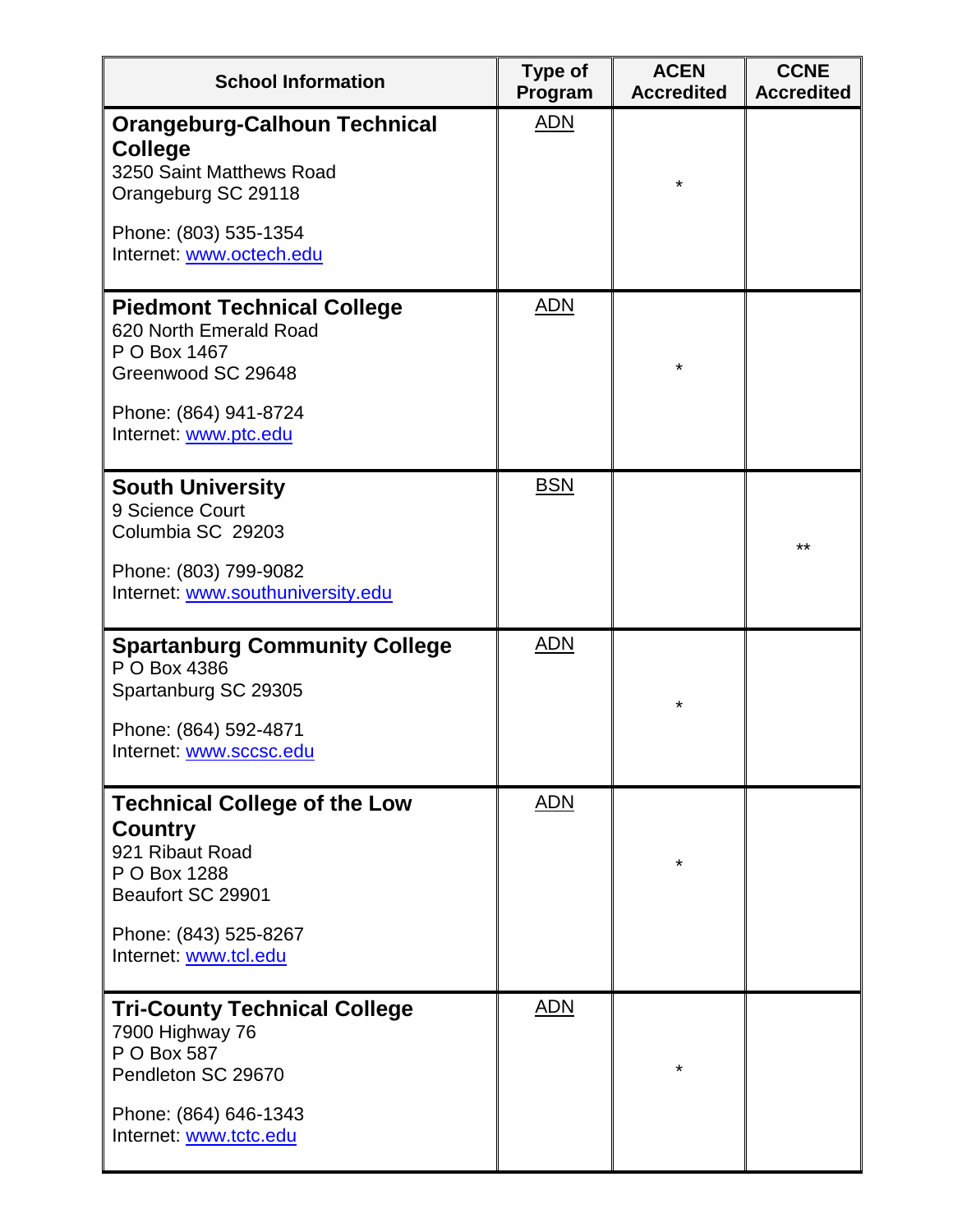| <b>School Information</b>                                                                               | Type of<br>Program | <b>ACEN</b><br><b>Accredited</b> | <b>CCNE</b><br><b>Accredited</b> |
|---------------------------------------------------------------------------------------------------------|--------------------|----------------------------------|----------------------------------|
| <b>Trident Technical College</b><br>7000 Rivers Avenue<br>P O Box 118067<br>Charleston SC 29423         | <b>ADN</b>         | $\star$                          |                                  |
| Phone: (843) 574-6138<br>Internet: www.tridenttech.edu                                                  |                    |                                  |                                  |
| <b>University of South Carolina</b><br>1601 Greene Street<br>Columbia SC 29208<br>Phone: 803-777-3861   | <b>BSN</b>         |                                  | **                               |
| Internet: www.sc.edu/nursing                                                                            |                    |                                  |                                  |
| University of South Carolina - Aiken<br>471 University Parkway<br><b>Aiken SC 29801</b>                 | <b>BSN</b>         |                                  | $***$                            |
| Phone: (803) 641-3263<br>Internet: www.usca.edu/nursing                                                 |                    |                                  |                                  |
| <b>University of South Carolina -</b><br><b>Beaufort</b><br>1 University Boulevard<br>Bluffton SC 29909 | <b>BSN</b>         |                                  | **                               |
| Phone: (843) 208-8104<br>Internet: www.uscb.edu                                                         |                    |                                  |                                  |
| <b>University of South Carolina -</b><br><b>Upstate</b><br>800 University Way<br>Spartanburg SC 29303   | <b>BSN</b>         |                                  | **                               |
| Phone: (864) 503-5444<br>Internet: www.uscupstate.edu                                                   |                    |                                  |                                  |
| <b>York Technical College/USC</b><br><b>Lancaster</b><br>452 South Anderson Road<br>Rock Hill SC 29730  | <u>ADN</u>         | $\star$                          |                                  |
| Phone (803) 981-7067<br>Internet: www.yorktech.com                                                      |                    |                                  |                                  |